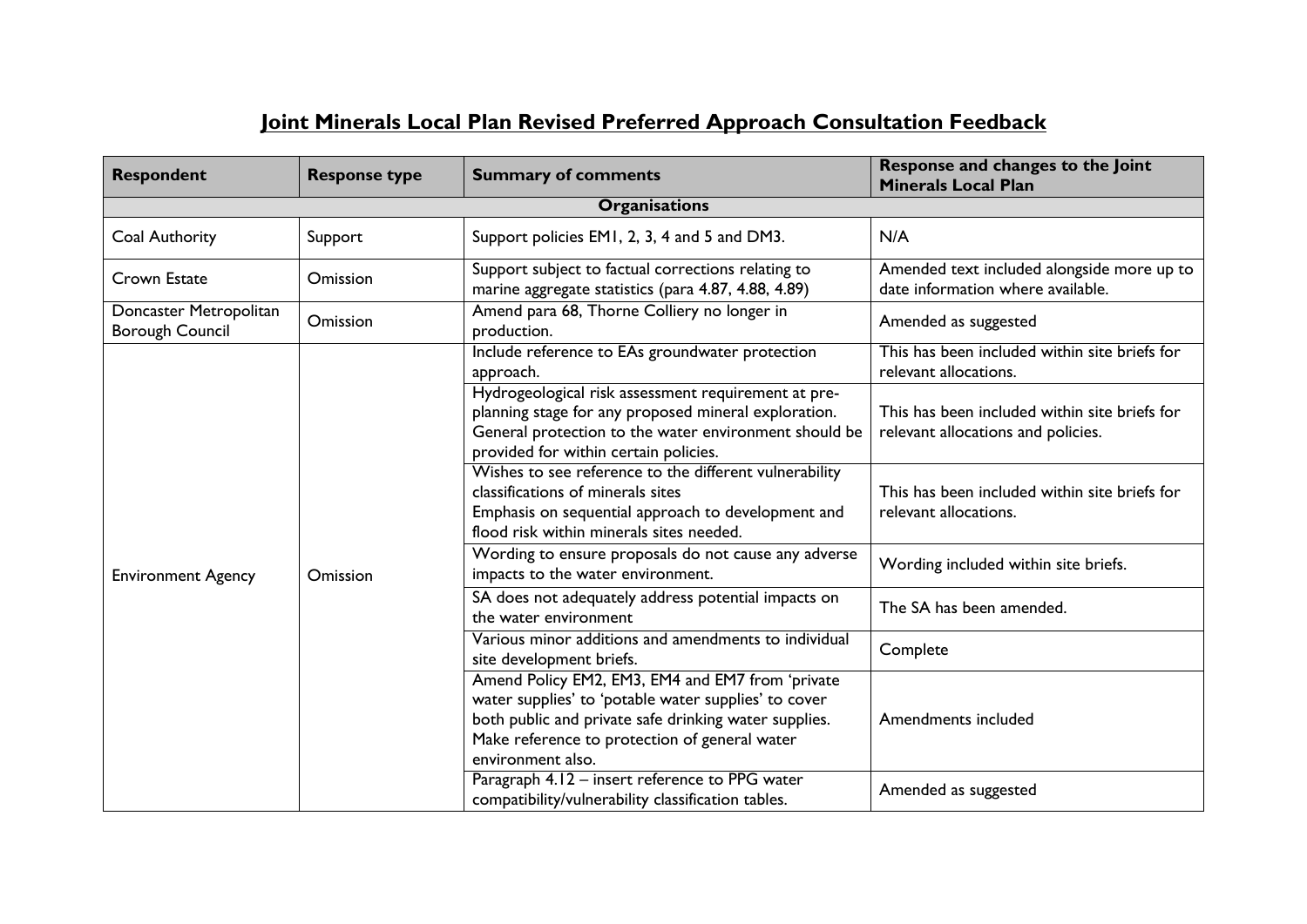|  | Reference to functional floodplain where relevant.                 | Reference included in site briefs for relevant<br>sites.                                                |
|--|--------------------------------------------------------------------|---------------------------------------------------------------------------------------------------------|
|  | Queries what data has been used for site selction in the<br>Plan.  | This is set out in the Site Selection<br>Background Paper.                                              |
|  | Greater reference to climate change, emergency<br>planning needed. | It is not clear from the response how these<br>would be factored into the plan in the way<br>envisaged. |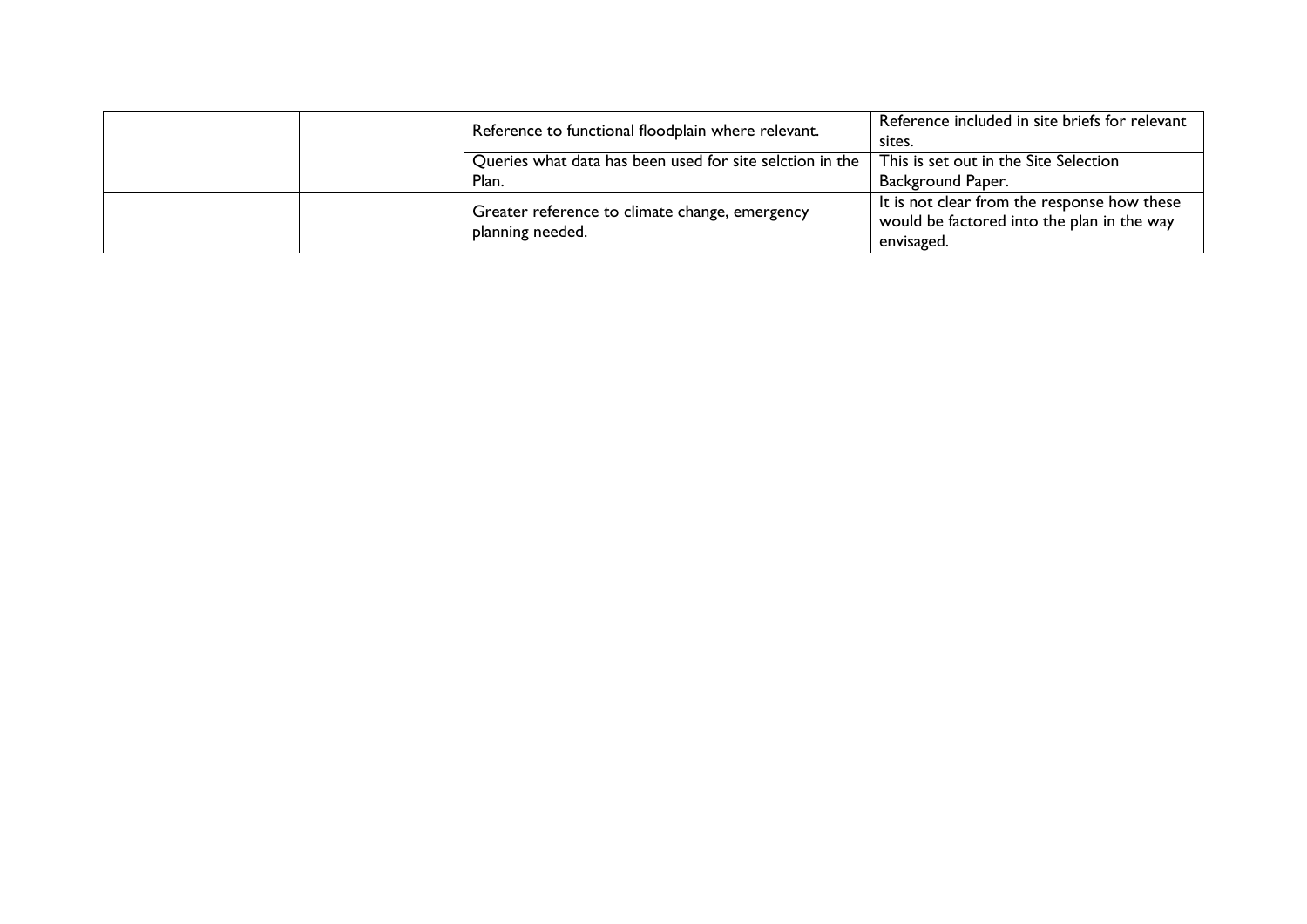|                         |           | Amend para 6.66 to mention Shoreline Management<br>Plan.                                                                                                                                                                                                             | Amended as suggested                                                                                                                                                                                                      |
|-------------------------|-----------|----------------------------------------------------------------------------------------------------------------------------------------------------------------------------------------------------------------------------------------------------------------------|---------------------------------------------------------------------------------------------------------------------------------------------------------------------------------------------------------------------------|
|                         |           | Amend RAMSAR to Ramsar (not an acronym).                                                                                                                                                                                                                             | Amended throughout document                                                                                                                                                                                               |
|                         |           | Suggested amends to para 7.9 re Habitat Regulation<br>Assessment (HRA).                                                                                                                                                                                              | Amended as suggested                                                                                                                                                                                                      |
|                         | Omission  | Policy DM7 A – amend to say significantly. Refusal of<br>permission on these grounds would need to be based<br>on a significant rather than insignificant imp-act.                                                                                                   | Comments noted. Policy DM7 has been<br>deleted following adoption of both the East<br>Riding and Hull Local Plans. Biodiversity<br>Policies within these plans provide sufficient<br>protection to protected species.     |
|                         |           | SG11-2 overlapping candidate Local Wildlife Sites<br>(LWS) now merged, amend text as suggested.                                                                                                                                                                      | Amended as suggested                                                                                                                                                                                                      |
| <b>ERYC</b> Sustainable |           | SG12 - suggested amends, Little Kelk Farm designated<br>LWS and Barf Hill Wood a candidate LWS within the<br>AOS.                                                                                                                                                    | Amended as suggested                                                                                                                                                                                                      |
| Development             | Objection | References to biodiversity need to reflect current<br>government policy:<br>Suggested amends to para 7.18.<br>$\bullet$<br>• Amend 7.27 biodiversity targets to biodiversity<br>priorities.<br>Policy DM3 delete references to biodiversity<br>$\bullet$<br>targets. | Amendments made and some no longer<br>relevant as reference is now made to<br>biodiversity policies elsewhere in the<br>development plan.                                                                                 |
|                         |           | Policy DM6 B - HRA not required for geological sites,<br>delete reference to geological sites.                                                                                                                                                                       | Comments noted. Policy DM6 has been<br>deleted following adoption of both the East<br>Riding and Hull Local Plans. Biodiversity<br>Policies within these plans provide sufficient<br>protection from mineral development. |
|                         |           | CR4 - delete reference to Humberhead Levels, factually<br>incorrect.                                                                                                                                                                                                 | Comments noted. Allocation CR4 has now<br>been deleted from the plan so this change is<br>no longer relevant.                                                                                                             |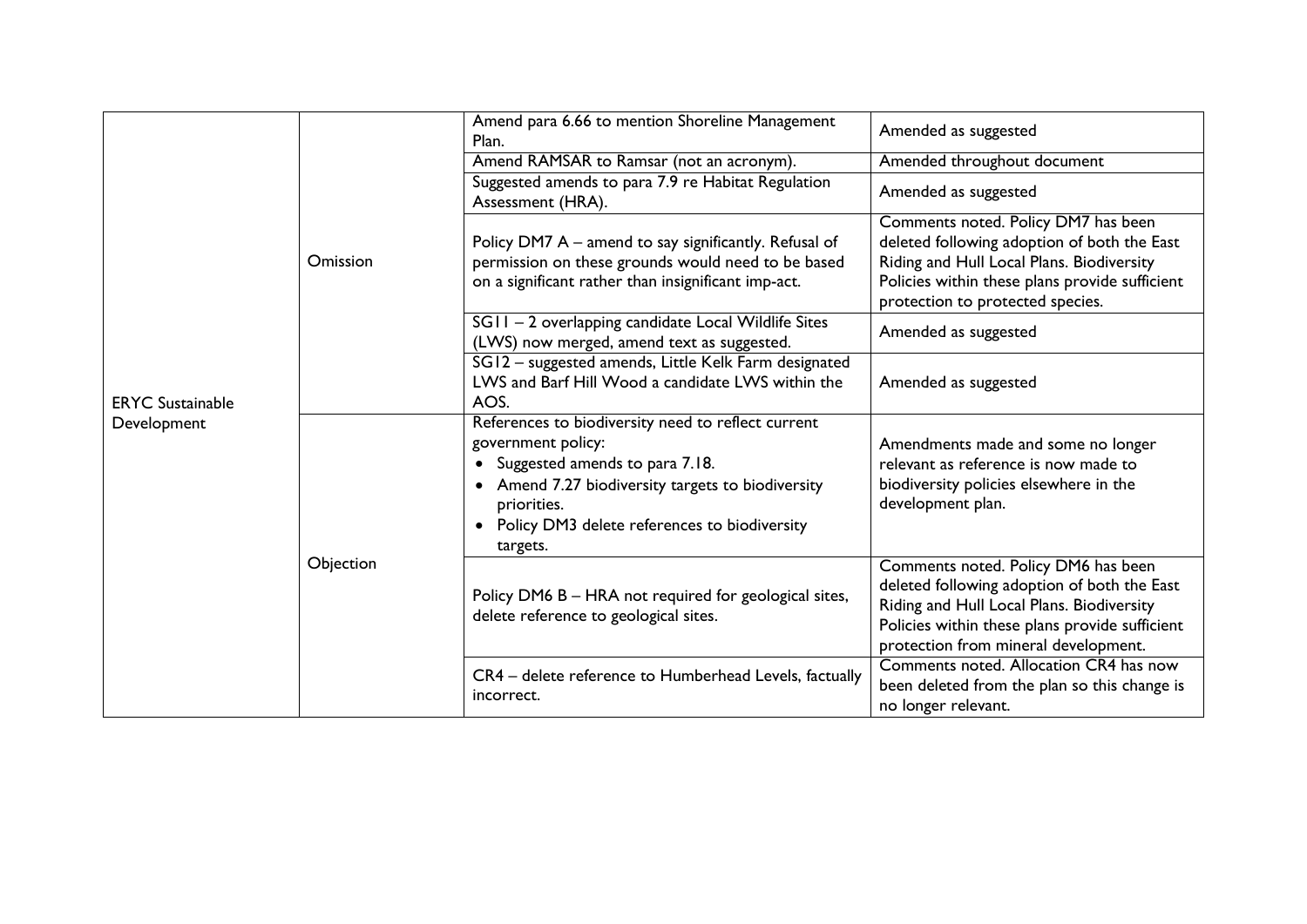|                                               |           | CR7/8 - The comment on Little Wold Plantation in<br>CR7 needs to be cut and pasted into the biodiversity<br>section of CR8. Also add reference to the LWS being a<br>Woodland Trust nature reserve.                        | Allocation CR8 Swinescaif, South Cave has<br>now been removed from the Plan, so the<br>change is no longer relevant. Reference to<br>Little Wold Plantation has been removed<br>from the site brief for Allocation CR7,<br>Greenwick.                                                                                             |
|-----------------------------------------------|-----------|----------------------------------------------------------------------------------------------------------------------------------------------------------------------------------------------------------------------------|-----------------------------------------------------------------------------------------------------------------------------------------------------------------------------------------------------------------------------------------------------------------------------------------------------------------------------------|
|                                               |           | Policy EM7 Part iii. Important that developers recognise<br>coastal erosion risks when locating their infrastructure                                                                                                       | Support noted                                                                                                                                                                                                                                                                                                                     |
|                                               | Support   | Support references to planning applications being<br>subject to all other relevant Development Plan polices<br>and material considerations.                                                                                | Support noted                                                                                                                                                                                                                                                                                                                     |
| <b>ERYC Transport Policy</b><br>(Mark Jessop) | Support   | Concern over potential for increased traffic. Supports<br>policies DMI, DM5 and DM11 if robustly applied. Policy<br>DM 11 could include reference to independent<br>monitoring of traffic management plans.                | Noted. Reference to monitoring included in<br>supporting text.                                                                                                                                                                                                                                                                    |
|                                               | Support   | Support for policy AGG4, para 5.27 and safeguarding of<br>industrial chalk deposits                                                                                                                                        | Noted.                                                                                                                                                                                                                                                                                                                            |
| Fenstone                                      | Omission  | NAMI - include preference for extensions rather than<br>new quarries                                                                                                                                                       | There is already an inherent preference for<br>supporting expansions to existing sites<br>through the requirement for an existing or<br>proposed processing plant to be located in<br>the immediate locality.<br>Extensions to existing sites has been covered<br>under a new policy AGG5, which doesn't<br>include a needs test. |
|                                               |           | AGG3 - more clarity required regarding crushed rock<br>output figures used                                                                                                                                                 | This is set out within a revised Local<br>Aggregates Assessment and Aggregates<br>Apportionment Background Paper.                                                                                                                                                                                                                 |
| Friends of the Earth                          | Objection | Object to Policies EM1-6 as they are incompatible with<br>Section 19 of Planning and Compulsory Purchase Act<br>2004. Suggest amendments to consider the assessment<br>of climate change impacts and change terminology to | Proposed amendments to Policies EMI-EM6<br>could not be made as National Planning<br>Policy requires plans to be 'positively<br>prepared' to support development that                                                                                                                                                             |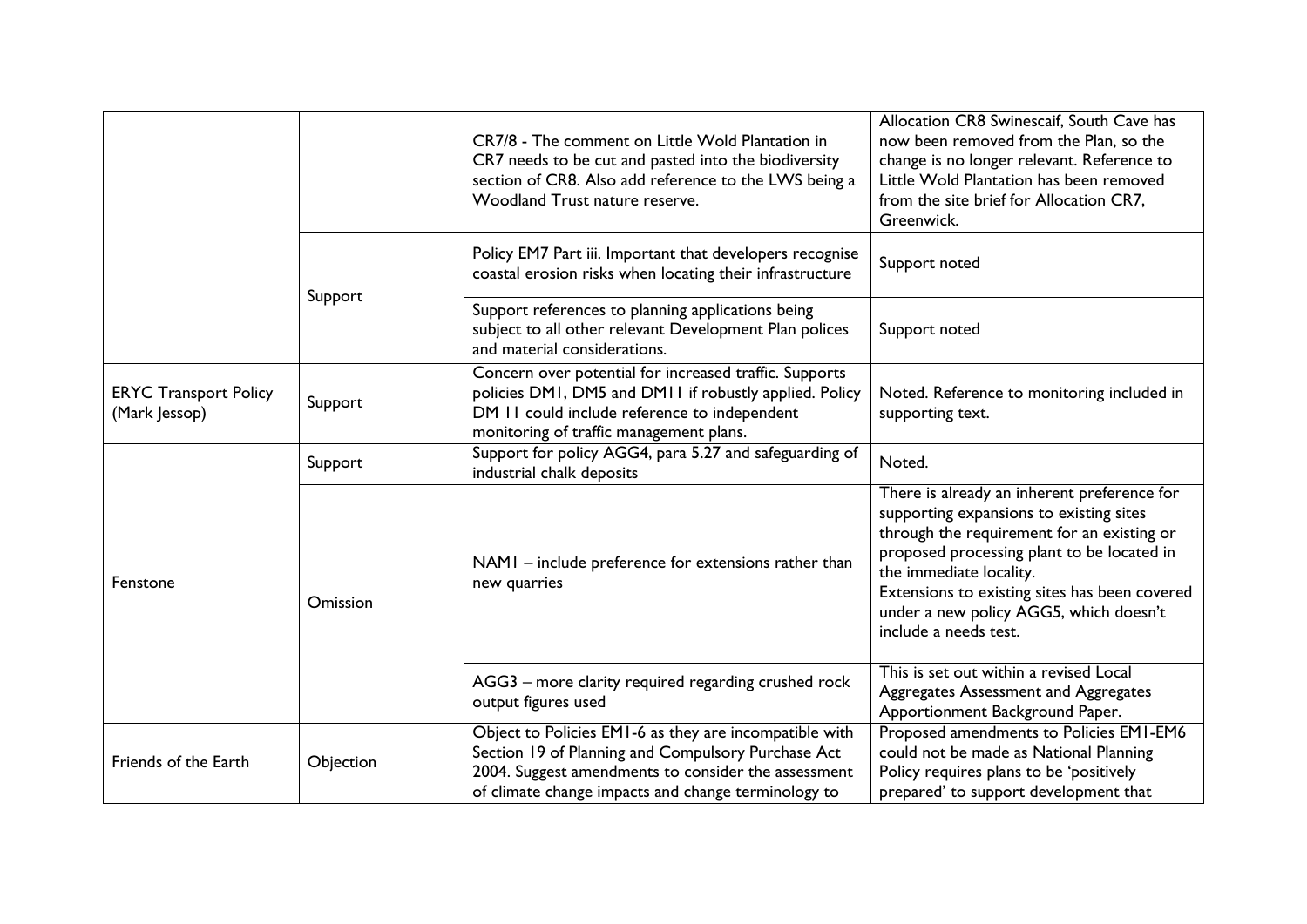|                  |           | 'consider' rather than 'support' energy mineral<br>development subject to a number of criteria.<br>Criteria in Silica Sand Policy NAM3 supporting<br>proposals in close proximity to Highways England's<br>network is a concern.                                                                                                                                                                                                               | accords with planning policy without delay.<br>Policy NAM3 has been amended to remove<br>criteria relating to Highways England's<br>network.                                                                                                                         |
|------------------|-----------|------------------------------------------------------------------------------------------------------------------------------------------------------------------------------------------------------------------------------------------------------------------------------------------------------------------------------------------------------------------------------------------------------------------------------------------------|----------------------------------------------------------------------------------------------------------------------------------------------------------------------------------------------------------------------------------------------------------------------|
| Highways England | Omission  | Generally supportive of the Plan. Want further<br>information on impact SG15, SG16, SG11, SG12, CR4<br>and CR8 will have on the Strategic Road Network.                                                                                                                                                                                                                                                                                        | Agreed amendments to the development<br>briefs for relevant sites following meeting<br>11.01.17, to mention requirement for an<br>operational traffic management plan.                                                                                               |
|                  |           | Several comments regarding Policy EC6 in the East<br>Riding Local Plan                                                                                                                                                                                                                                                                                                                                                                         | This Policy has not been re-presented for<br>consultation so no amendments can be<br>made.                                                                                                                                                                           |
| Historic England | Objection | Recommended that heritage quarries are safeguarded<br>with a 250 metre buffer surrounding each one.                                                                                                                                                                                                                                                                                                                                            | The quarries are safeguarded and guidance is<br>provided in the East Riding Local Plan<br>Strategy Document as to what distance away<br>from a quarry the safeguarding policy should<br>apply.                                                                       |
|                  |           | Recommend deletion of SG8 AOS south of the A166 at<br>Garton on the Wolds due to potential impacts on the<br>historic environment (several barrows).                                                                                                                                                                                                                                                                                           | This allocation has been deleted from the<br>Plan                                                                                                                                                                                                                    |
|                  |           | For sites (SG9 Brigham, CR4 North Cave Castle Farm<br>and CR7 Greenwick AOS) Historic England require<br>assessment of the impact minerals development might<br>have upon historic assets and conservation areas<br>nearby.<br>Mitigation measures may be needed based upon the<br>assessment. If mitigation is not possible then the<br>allocations may need to be deleted, unless there are<br>clear public benefits that outweigh the harm. | Site visits undertaken with ERYC officers,<br>Historic England and Humber Archaeology.<br>Each site assessed appropriately and<br>amendments to site briefs agreed to ensure<br>the protection of historic assets. Allocation<br>CR4 has been deleted from the Plan. |
|                  |           | Amend Proposal Map to show the location of quarries<br>identified in para 2.56                                                                                                                                                                                                                                                                                                                                                                 | These are shown on the Policies Map                                                                                                                                                                                                                                  |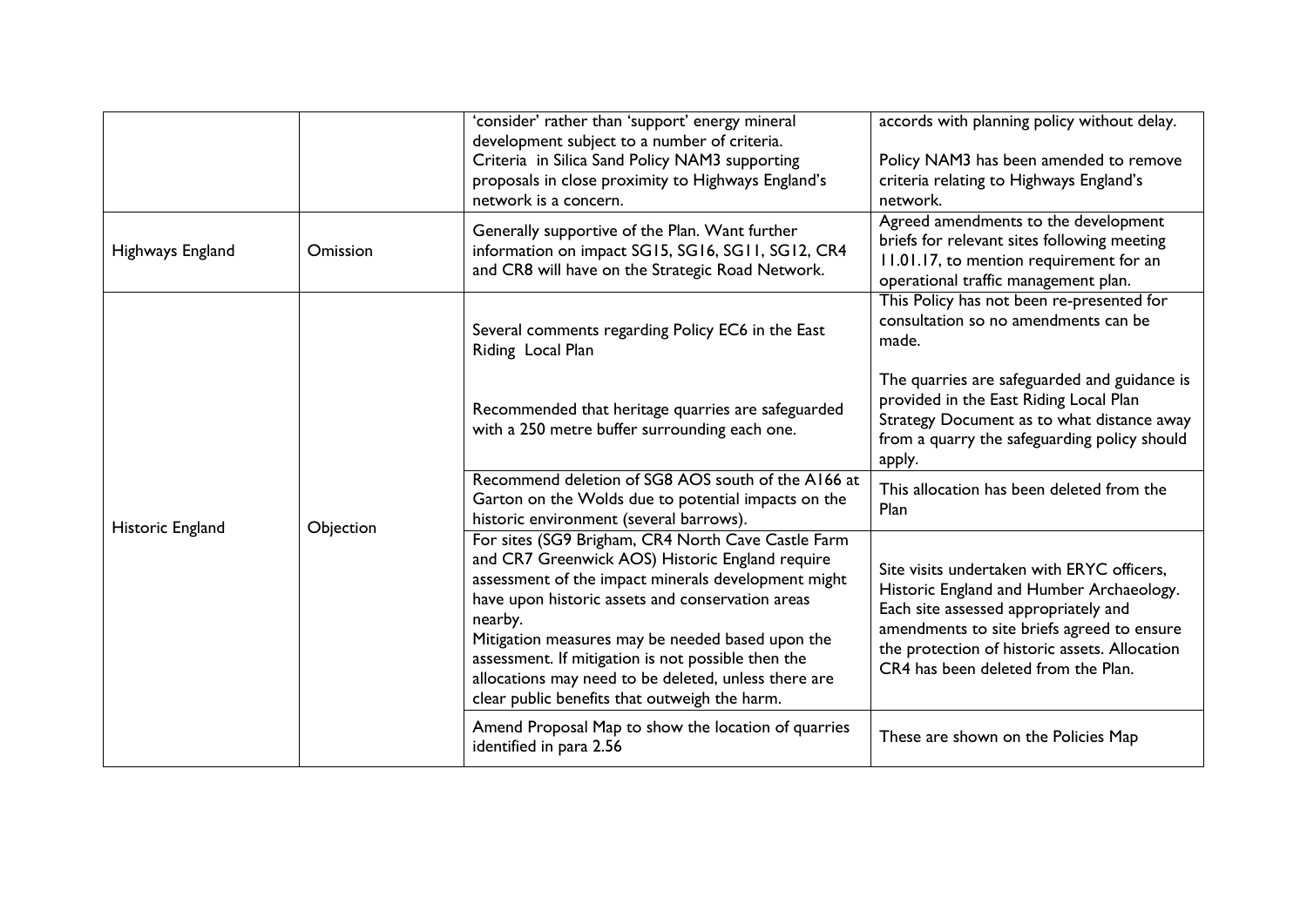|                   |          | Amendments to Para 7.6 and Policy DM3 and para 7.35.                                                                                                                                                                                                                                                                                                                                                                                                            | Amended as have been made or section of<br>plan has been deleted.                                                                                                                                         |
|-------------------|----------|-----------------------------------------------------------------------------------------------------------------------------------------------------------------------------------------------------------------------------------------------------------------------------------------------------------------------------------------------------------------------------------------------------------------------------------------------------------------|-----------------------------------------------------------------------------------------------------------------------------------------------------------------------------------------------------------|
|                   |          | Amendment to the vision to facilitate to supply of local<br>building stone.<br>Insert a Policy relating to building stone.                                                                                                                                                                                                                                                                                                                                      | Amendments to the vision and policy has<br>been inserted accordingly.                                                                                                                                     |
|                   |          | Amend site briefs SG3, SG7, SG15, SG16 and SG11.                                                                                                                                                                                                                                                                                                                                                                                                                | Amended as suggested. Allocation SG3 has<br>been removed from the plan (but retained as<br>part of the SG11 Area of Search allocation).                                                                   |
|                   | Support  | Historic England support:<br>paras 2.6, 2.55, 2.56,<br>the Vision,<br>Joint Plan Objective 1 and 2,<br>Policies NAM2, NAM3, EMI Criterion v, EM2,<br>EM3, EM4, EM5, EM6 Criterion A.iv and D.iii,<br>DMI, DM6, DM8, and<br>Site SG12.                                                                                                                                                                                                                           | Comments noted                                                                                                                                                                                            |
| Hughes Craven Ltd | Omission | Policy AGGI:<br>Criterion A should clarify the land bank will be<br>based on latest LAA figures to avoid confusion.<br>Criterion C part i and iii conflict each other if<br>an application to increase a depleted land bank<br>is brought forward - suggested rewording.<br>Criterion D approach to aggregate extraction<br>outside of allocated sites is too restrictive and<br>doesn't allow for exceptional circumstances -<br>suggested deletion/rewording. | Reference to annual monitoring is included in<br>the supporting text to policy AGGI.<br>Clarity on what 'significantly increasing'<br>stands for in the supporting text.<br>Criterion D has been removed. |
|                   |          | Policy AGG3 Crierion A, C and D - suggested<br>amendments/deletion (exactly as above for AGGI).                                                                                                                                                                                                                                                                                                                                                                 | Reference to annual monitoring is included in<br>the supporting text to policy AGG3.<br>Clarity on what 'significantly increasing'<br>stands for in the supporting text.<br>Criterion D has been removed. |
|                   |          | Policy DM5 Criterion B - requirement of report too<br>onerous/detailed. Minor rewording of Policy suggested.                                                                                                                                                                                                                                                                                                                                                    | Reference to a report has been removed<br>from the policy.                                                                                                                                                |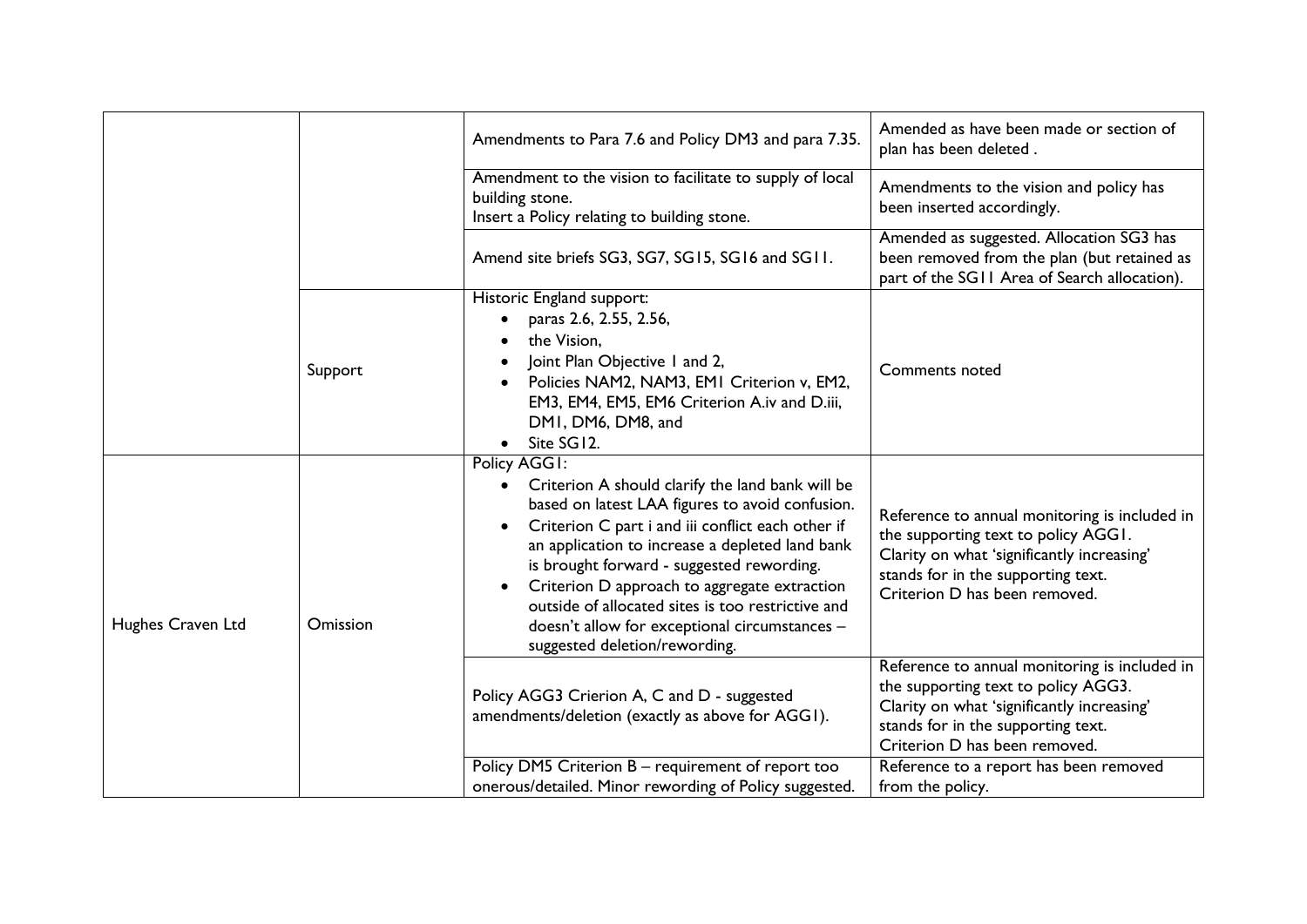|                                            |                    | Policy DMII Criterion A i and A iv achieve similar aims<br>and should be combined.                                                                                | Policy DMI has been deleted from the Plan,<br>mainly on account of duplication with policies<br>elsewhere in the development plan as a<br>whole.                                                                                        |
|--------------------------------------------|--------------------|-------------------------------------------------------------------------------------------------------------------------------------------------------------------|-----------------------------------------------------------------------------------------------------------------------------------------------------------------------------------------------------------------------------------------|
| Hull Friends of the Earth                  | Omission           | Fracking – suggest inclusion of precautionary policies.                                                                                                           | The issues covered in within the suggested<br>policies are largely covered within Policy<br>EM6 of the Plan.                                                                                                                            |
|                                            | Support            | Inclusion of sites SG15 and SG16 at North Cave as<br>Preferred Sand and Gravel extraction sites                                                                   | <b>Noted</b>                                                                                                                                                                                                                            |
|                                            |                    | Policies AGG1, AGG3 suggested removal of Part D to<br>the Policies.                                                                                               | Amended as suggested                                                                                                                                                                                                                    |
| MJCA on behalf of<br>Humberside Aggregates | Omission/Objection | Suggested inclusion of land east of Crosslands Lane<br>(near SG15 Brook Farm) as a Preferred Area.                                                                | This site has not been included in the Plan<br>due to potential impacts upon nearby<br>residential properties and sufficient<br>resources being available to meet needs over<br>the plan period identified within other<br>allocations. |
|                                            |                    | Requested that site CR4- Land north east of North<br>Cave, north of Castle Farm' be included as a Preferred<br>Area for crushed rock extraction.                  | This site has been removed from the Plan<br>altogether now as a result of Breedon buying<br>out Humberside Aggregates. Breedon are<br>not intending to exploit the limestone<br>resource in this location.                              |
| Humber Archaeology<br>Partnership          | Support            | DM policies provide adequate protection for<br>archaeological remains.                                                                                            | Noted                                                                                                                                                                                                                                   |
| <b>Imerys</b>                              | Objection          | Strongly object to NAMI regarding the need to<br>maintain processing plant for extending industrial chalk<br>operations. Chalk may need to be processed remotely. | Criteria has been relaxed to include<br>consideration of proposed processing plants<br>and well as existing, and the proposed<br>extraction of chalk would need to serve<br>works in the local are rather than immediate<br>locality.   |
| Messrs. W Clifford                         | Omission           | Area of Search SG12 Gransmoor Lane and Lissett is far                                                                                                             | SG12 has been reduced in line with current                                                                                                                                                                                              |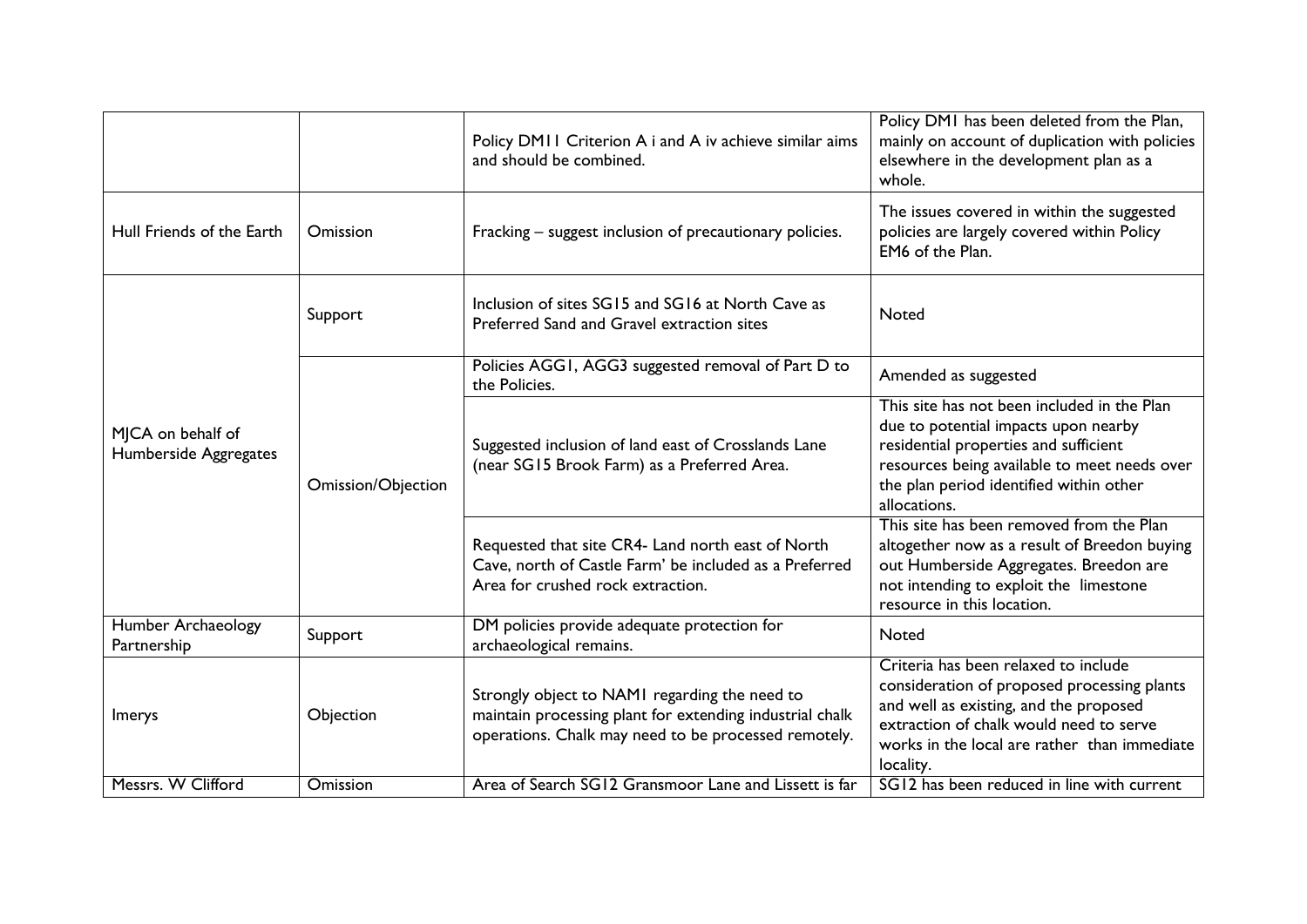| Watts                                  |           | too extensive and should be reduced.                                                                                          | and past mineral operator activity as well as<br>future interest.                                                                                                                                                                                                                                                                                                                                                                                                                                                                                                                                                                                                                                  |
|----------------------------------------|-----------|-------------------------------------------------------------------------------------------------------------------------------|----------------------------------------------------------------------------------------------------------------------------------------------------------------------------------------------------------------------------------------------------------------------------------------------------------------------------------------------------------------------------------------------------------------------------------------------------------------------------------------------------------------------------------------------------------------------------------------------------------------------------------------------------------------------------------------------------|
|                                        |           | Area of Search SG9 Brigham should be widened.                                                                                 | This area of search has been expanded and<br>its status changed to a preferred area.                                                                                                                                                                                                                                                                                                                                                                                                                                                                                                                                                                                                               |
| <b>Mineral Products</b><br>Association | Support   | Policies, AGG2, AGG3, AGG4, AGG5, AGG6, AGG7,<br>AGG8, AGG9, NAM3, DM2. DM3, DM4, DM5, DM6,<br>DM7, DM8, DM9, and DM10.       | Noted                                                                                                                                                                                                                                                                                                                                                                                                                                                                                                                                                                                                                                                                                              |
|                                        |           | Deletion of policy SD1 and EC6- duplication of Strategy<br>Document policies unnecessary.                                     | Noted.<br>Policy SD1 has been deleted and text<br>referring to the NPPF Presumption<br>in favour of sustainable development<br>retained<br>Policy EC6 is presented for<br>information only- not for<br>consultation.                                                                                                                                                                                                                                                                                                                                                                                                                                                                               |
|                                        |           | Objection to the removal of glaciolacustrine deposits<br>from mineral safeguarding areas.                                     | Noted. Glaciolacustrine deposits have been<br>safeguarded once again in recognition of the<br>local importance of the resource.                                                                                                                                                                                                                                                                                                                                                                                                                                                                                                                                                                    |
|                                        | Objection | Policy AGGI, part C. object to inclusion of needs test<br>in policy prior to allowing unallocated proposals to take<br>place. | Policy has been amended to apply only to<br>extraction from new quarry sites. Extensions<br>to existing sites has been covered under a<br>new policy AGG5, which doesn't include a<br>needs test.<br>Reference to the landbank is needed to<br>ensure completely new operations are not<br>permitted where these are not needed to<br>meet supply requirements. This ensures<br>minerals development takes place in a<br>planned manor in line with allocations in the<br>plan. As part of the plan-making process new<br>or existing operators were given the<br>opportunity to put forward completely new<br>quarry sites for allocation. Few were<br>forthcoming and those that have haven been |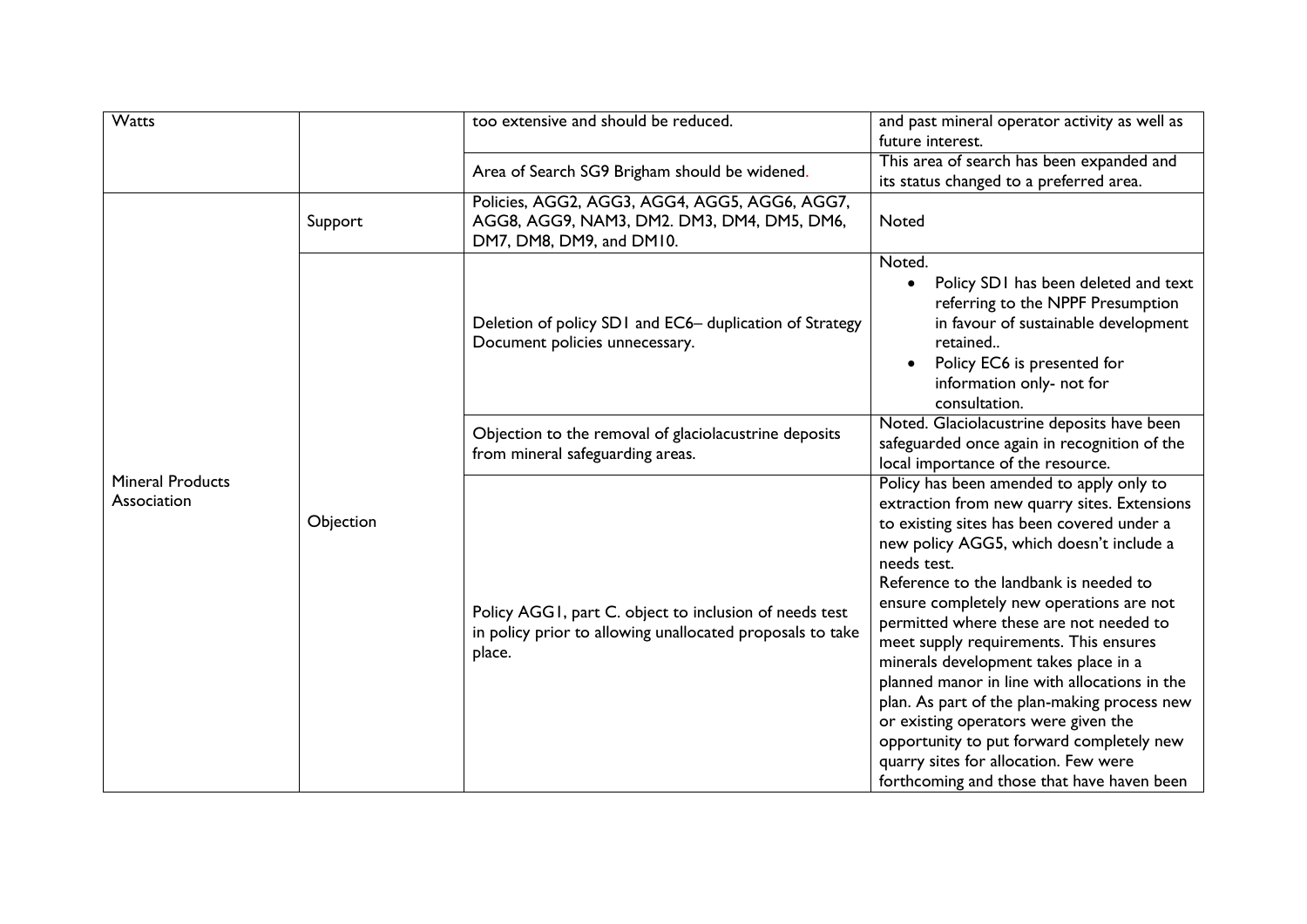|                       |                    |                                                                                                                               | considered in the Site Assessment            |
|-----------------------|--------------------|-------------------------------------------------------------------------------------------------------------------------------|----------------------------------------------|
|                       |                    |                                                                                                                               | Background Paper accompanying this plan.     |
|                       |                    | Policy AGGI, suggested deletion of Part D of the Policy                                                                       | Part D is deleted as there were certain      |
|                       |                    | as this removes flexibility and stifles competition                                                                           | instances where large scale proposals may be |
|                       |                    | amongst operators by preventing proposals over a                                                                              | needed that are in line with Policy AGGI     |
|                       |                    | certain size threshold from coming forward away from                                                                          | Part C. For example a borrow pit for a large |
|                       |                    | allocated sites.                                                                                                              | construction project.                        |
|                       |                    |                                                                                                                               | Policy has been deleted due to repetition    |
|                       |                    | DMI suggested rewording.                                                                                                      | with other parts of the JMLP and the         |
|                       |                    |                                                                                                                               | Development Plan as a whole.                 |
|                       |                    |                                                                                                                               | An analysis of a range of factors that       |
|                       |                    | Policy AGGI: Inadequate LAA forecasting of future                                                                             | contribute to aggregate demand has been      |
|                       |                    | demand for aggregates (need to factor in market                                                                               | presented in a revised Aggregates            |
|                       |                    | upturn, local plan growth and likely requirements from<br>neighbouring areas).                                                | Apportionment Background Paper               |
|                       | Omission           |                                                                                                                               | supporting the plan. The aggregate supply    |
|                       |                    |                                                                                                                               | requirement for the plan has been adjusted   |
|                       |                    |                                                                                                                               | according to the paper's findings.           |
|                       |                    | A new policy is required for mineral infrastructure<br>safeguarding to bring the plan into alignment with<br>national policy. | A new Policy AGG10 has been included to      |
|                       |                    |                                                                                                                               | address this.                                |
|                       |                    | Various amendments suggested to Policy DM11 to                                                                                | Alternative amendments have been made to     |
|                       |                    | clarify the policy.                                                                                                           | make the policy clearer. Now Policy DM5.     |
|                       |                    | Policy AGG2, inclusion of sites SG8, SG9, and SG12.                                                                           |                                              |
|                       | Support            | Inclusion of a number of operational sites in Appendix                                                                        | Noted                                        |
| MJCA on behalf of W   |                    | А.                                                                                                                            |                                              |
| <b>Clifford Watts</b> |                    | AGGI part D contradicts part C - part D should be                                                                             | Part D has been deleted.                     |
|                       | Objection/omission | revised.                                                                                                                      |                                              |
|                       |                    | AGG3 part D contradicts part C - part D should be                                                                             | Part D has been deleted.                     |
|                       |                    | revised.                                                                                                                      |                                              |
| Natural England       |                    |                                                                                                                               | There is no presumption in favour of         |
|                       | Objection/omission | Amend Mineral Safeguarding Areas to remove<br>designated sites for nature conservation interest.                              | minerals development within safeguarding     |
|                       |                    |                                                                                                                               | areas and it would be contrary to Good       |
|                       |                    |                                                                                                                               | Practice on safeguarding referred to in      |
|                       |                    |                                                                                                                               | National Planning Practice Guidance.         |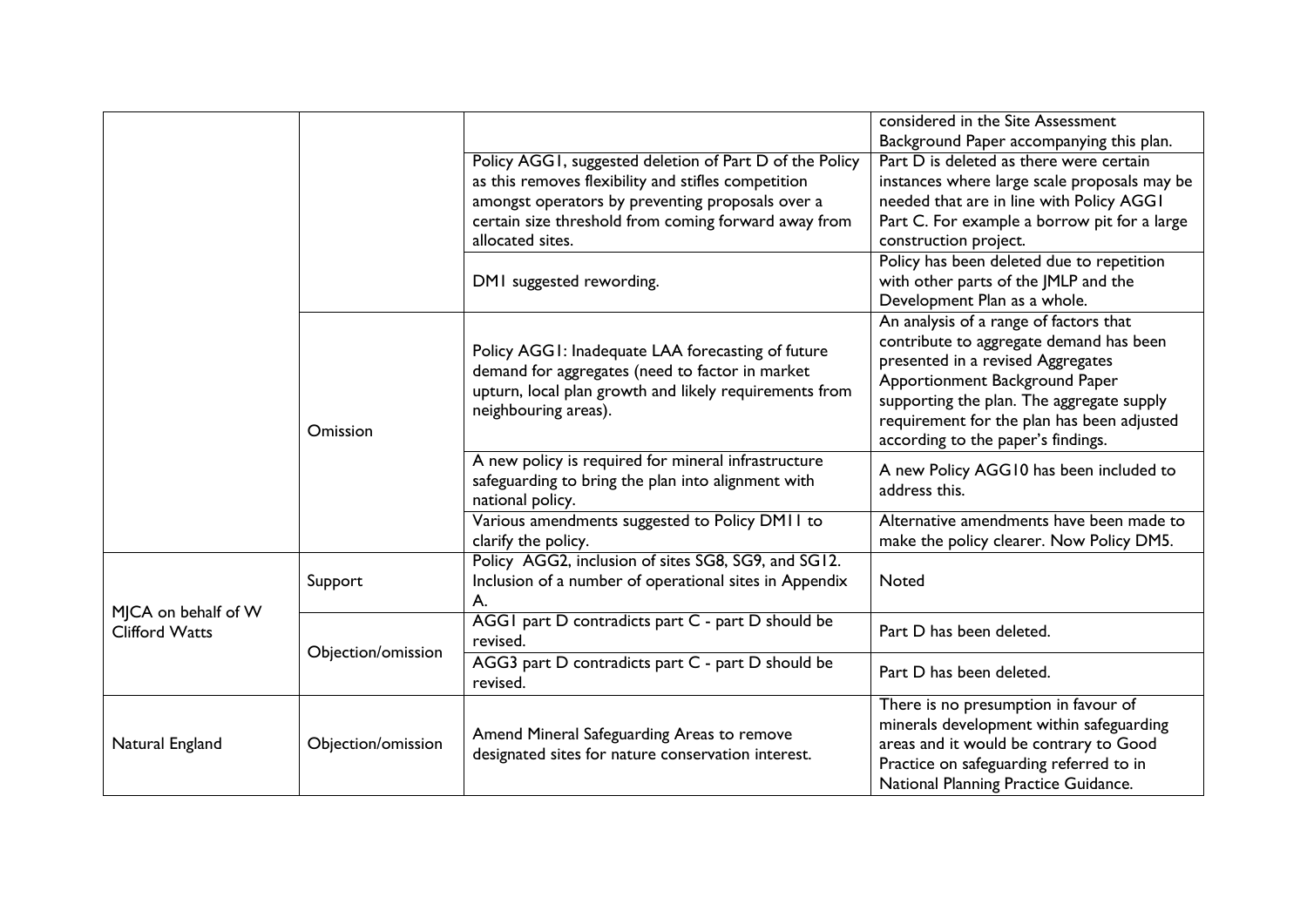| Support Policy DM3, suggested amends to criterion C<br>iv to include the enhancement of landscape character<br>and setting with regards to designated and locally valued<br>landscapes in themselves, not just in relation to heritage<br>assets. | Policy has been amended.                                                                                                                                                                                                  |
|---------------------------------------------------------------------------------------------------------------------------------------------------------------------------------------------------------------------------------------------------|---------------------------------------------------------------------------------------------------------------------------------------------------------------------------------------------------------------------------|
| Include clearer statement that takes into account the<br>wider value of soil resources and range of vital<br>functions.                                                                                                                           | The general issues raised are covered by the<br>plan and amendments.                                                                                                                                                      |
| Policy DM4 include reference to necessity for high<br>standard restoration and aftercare of best and most<br>versatile agricultural land. Take account of wider value<br>of soil resources.                                                       | The general issues raised are covered by the<br>plan and amendments.                                                                                                                                                      |
| Policy DM6 criterion B, remove reference to<br>development within Natura 2000 sites, such rare cases<br>should be assessed against Habitat Regulations. Amend<br>to read "no adverse effects on the integrity".                                   | Comments noted. Policy DM6 has been<br>deleted following adoption of both the East<br>Riding and Hull Local Plans. Biodiversity<br>Policies within these plans provide sufficient<br>protection from mineral development. |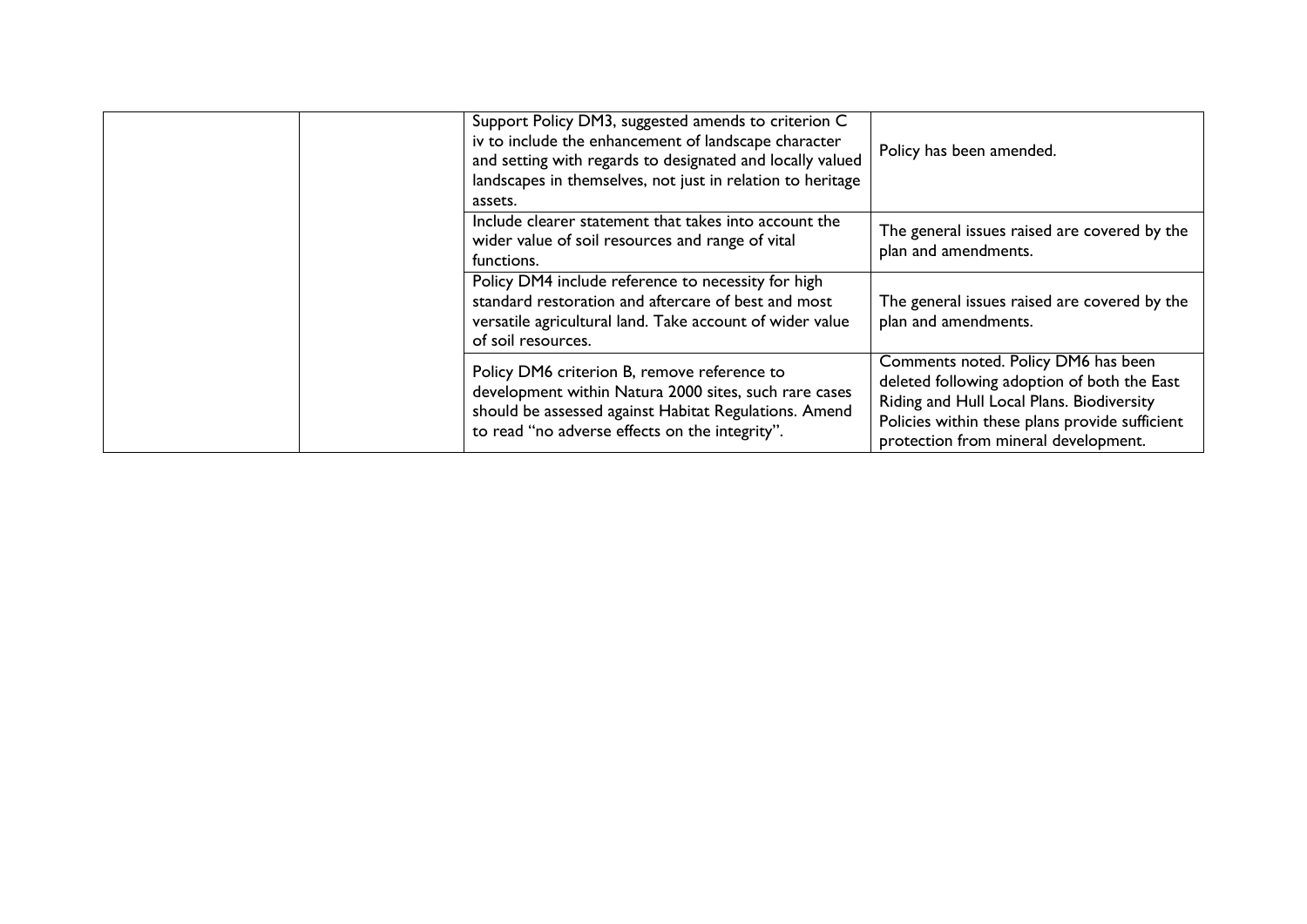|                        |         | Further assessment and investigation required on<br>allocations; SG3 Routh PA, SG15 Brook Farm PA, SG16<br>The Outgang PA, SG8 Garton AOS, SG9 Brigham AOS,<br>SG12 Grassmoor and Lissett AOS, CR4 North Cave<br>AOS, Castle Farm AOS, CR7 Greenwick AOS, CR8<br>Swinescaif AOS.                                                                                                                                                                                                                                                                            | Further assessment and investigation<br>completed resulting in a Natural<br>Environment Background Paper supporting<br>the Plan. Sites SG3, CR4, and CR8 have been<br>deleted from the plan. |
|------------------------|---------|-------------------------------------------------------------------------------------------------------------------------------------------------------------------------------------------------------------------------------------------------------------------------------------------------------------------------------------------------------------------------------------------------------------------------------------------------------------------------------------------------------------------------------------------------------------|----------------------------------------------------------------------------------------------------------------------------------------------------------------------------------------------|
|                        |         | Concerns over potential detrimental effect on;<br>hydrology and wetland plant species of Leven Canal SSSI<br>(SG3, SG11), Humber Estuary SPA and Ramsar birds<br>(SG15, CR4, CR8), hydrology of River Hull Headwaters<br>SSSI (SG8, SG9, SG12), Hornsea Mere SPA (SG11),<br>Drewton Lane Pits SSSI and Hotham Meadows SSSI<br>hydrology and its effect on amphibians and neutral<br>grassland (CR4), Millington Wood and Pastures SSSI,<br>Bishop Wilson Deep Dale, Thixen Dale and Long Dale<br>SSSI and Horse Dale and Holm Dale SSSI hydrology<br>(CR7). |                                                                                                                                                                                              |
|                        |         | Include specific requirement in CR7 site brief for<br>mitigation to avoid encroachment, dust or water<br>pollution on Millington Wood and Pastures SSSI.                                                                                                                                                                                                                                                                                                                                                                                                    | Amended as suggested                                                                                                                                                                         |
|                        |         | Amend CR8 site brief to include great crested newt<br>surveys and necessary mitigation measures, and include<br>a requirement to avoid and mitigate any visual and<br>amenity impacts on the adjacent Yorkshire Wolds Way<br>National Trail.                                                                                                                                                                                                                                                                                                                | Site CR8 has been deleted from the Plan.                                                                                                                                                     |
|                        |         | Advise the 2015 HRA report is updated with the<br>progress of the Plan.                                                                                                                                                                                                                                                                                                                                                                                                                                                                                     | Noted                                                                                                                                                                                        |
|                        |         | Advise that the SA is kept up to date with the plan and<br>the Habitats Regulations Assessment.                                                                                                                                                                                                                                                                                                                                                                                                                                                             | Noted                                                                                                                                                                                        |
| North Yorkshire County | Support | Support for proposed Mineral Safeguarding Areas,                                                                                                                                                                                                                                                                                                                                                                                                                                                                                                            | Noted                                                                                                                                                                                        |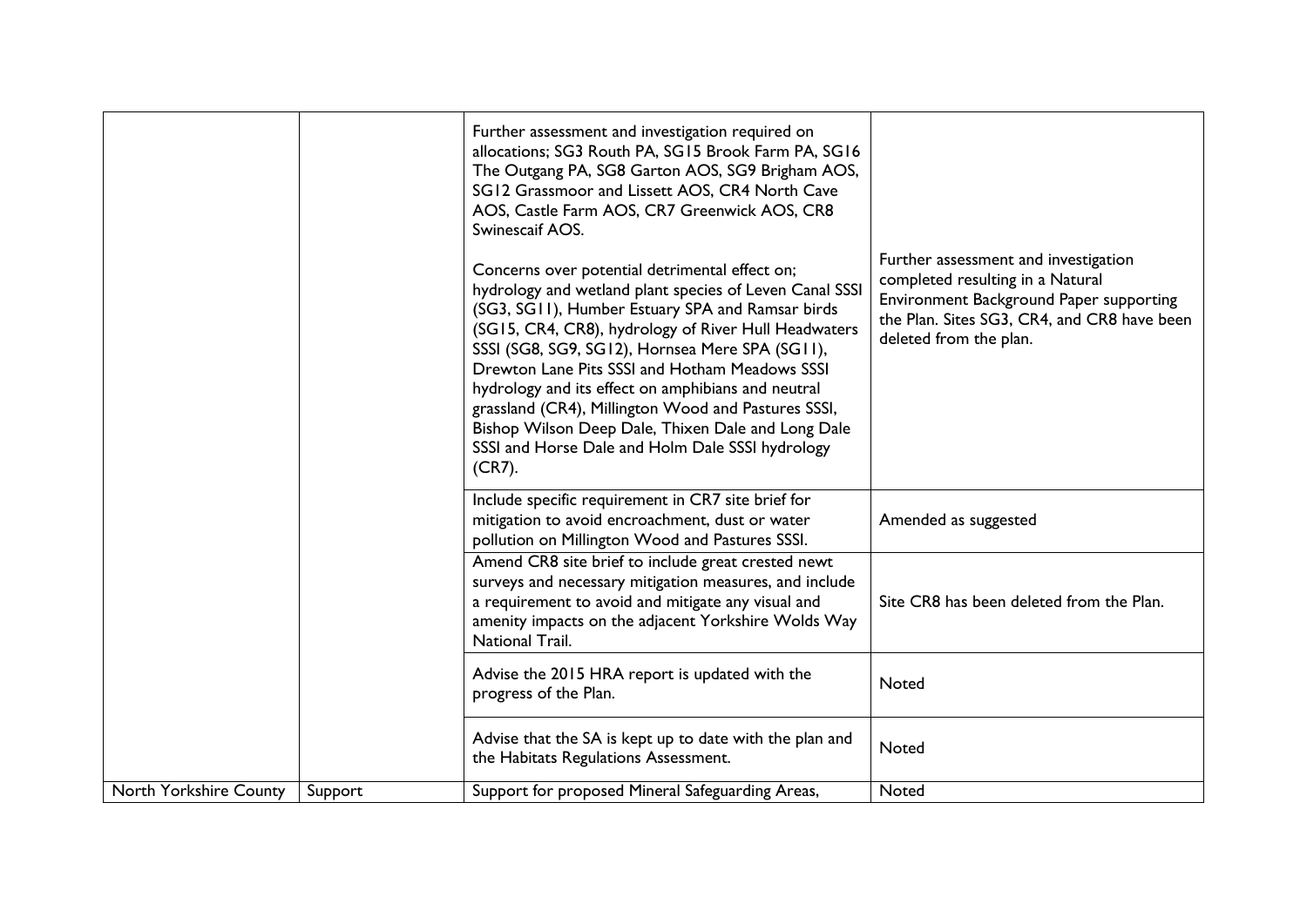| Council                 |              | including retention of glaciolacustrine sand and gravel  |                                              |
|-------------------------|--------------|----------------------------------------------------------|----------------------------------------------|
|                         |              | deposits.                                                |                                              |
|                         |              | Policies EM1, EM2, EM3, EM4, EM5, EM6, and EM7,          |                                              |
|                         |              | Map showing onshire license blocks.                      |                                              |
|                         | Support with | Policies AGGI and AGG3 are supported but could part      | Part D has been deleted.                     |
|                         | suggestions. | D be unnecessarily restrictive.                          |                                              |
|                         |              | Suggested amendments to policy AGG9 to safeguard         | Such amendments would be incompatible        |
|                         |              | Melton Bottom sidings. Wishes to see policy test based   | with National Planning Policy which requires |
| Omya UK Ltd             | Omission     | on maintaining compatibility of the sidings with general | existing and potential rail facilities for   |
|                         |              | freight use rather than purely minerals transport.       | transporting minerals safeguarded as such.   |
|                         |              | Policy EM6 - suggested amends to support shale gas       |                                              |
| Pegasus                 | Omission     | extraction in line with para 144 of NPPF.                | Some amendments made.                        |
|                         |              | Suggested amendments to paragraphs:                      |                                              |
|                         |              | 6.22 – make provision for appraisal and production       |                                              |
|                         |              | phases alongside exploration.                            |                                              |
|                         |              | 6.23 - use consistent terminology, omit 'sunk' and       |                                              |
|                         |              | insert 'drilled'.                                        |                                              |
|                         |              | 6.24 - define 'development of resources'                 |                                              |
|                         |              | 6.25 - include reference to permitted development        |                                              |
|                         | Omission     | rights for seismic surveys.                              |                                              |
|                         |              | 6.26 - amend expected timescales for mineral             |                                              |
|                         |              | operations (from experience).                            |                                              |
|                         |              | 6.28 - additional text re. exploratory boreholes and the |                                              |
| Zetland Group on behalf |              | use of existing infrastructure to minimise environmental | Amendments have been made to the Plan to     |
| of Rathlin Energy       |              | impact.                                                  | accommodate the substantive points made.     |
|                         |              | 6.32 – Oil and gas development is not permanent but      |                                              |
|                         |              |                                                          |                                              |
|                         |              | long term. Amend text as suggested.                      |                                              |
|                         |              | 6.35 - not always able to locate exploration boreholes   |                                              |
|                         |              | in least environmentally sensitive area, balance between |                                              |
|                         |              | geological data and environmental location.              |                                              |
|                         |              | 6.36 - include reference to appraisal boreholes.         |                                              |
|                         |              | Policy EM3 part ii - impacts can be minimised but there  |                                              |
|                         |              | may be some temporary disturbance. Omit 'do not          |                                              |
|                         |              | cause' and insert 'minimise'.                            |                                              |
|                         |              | Policy EM4 - location of pipelines is not linked to      |                                              |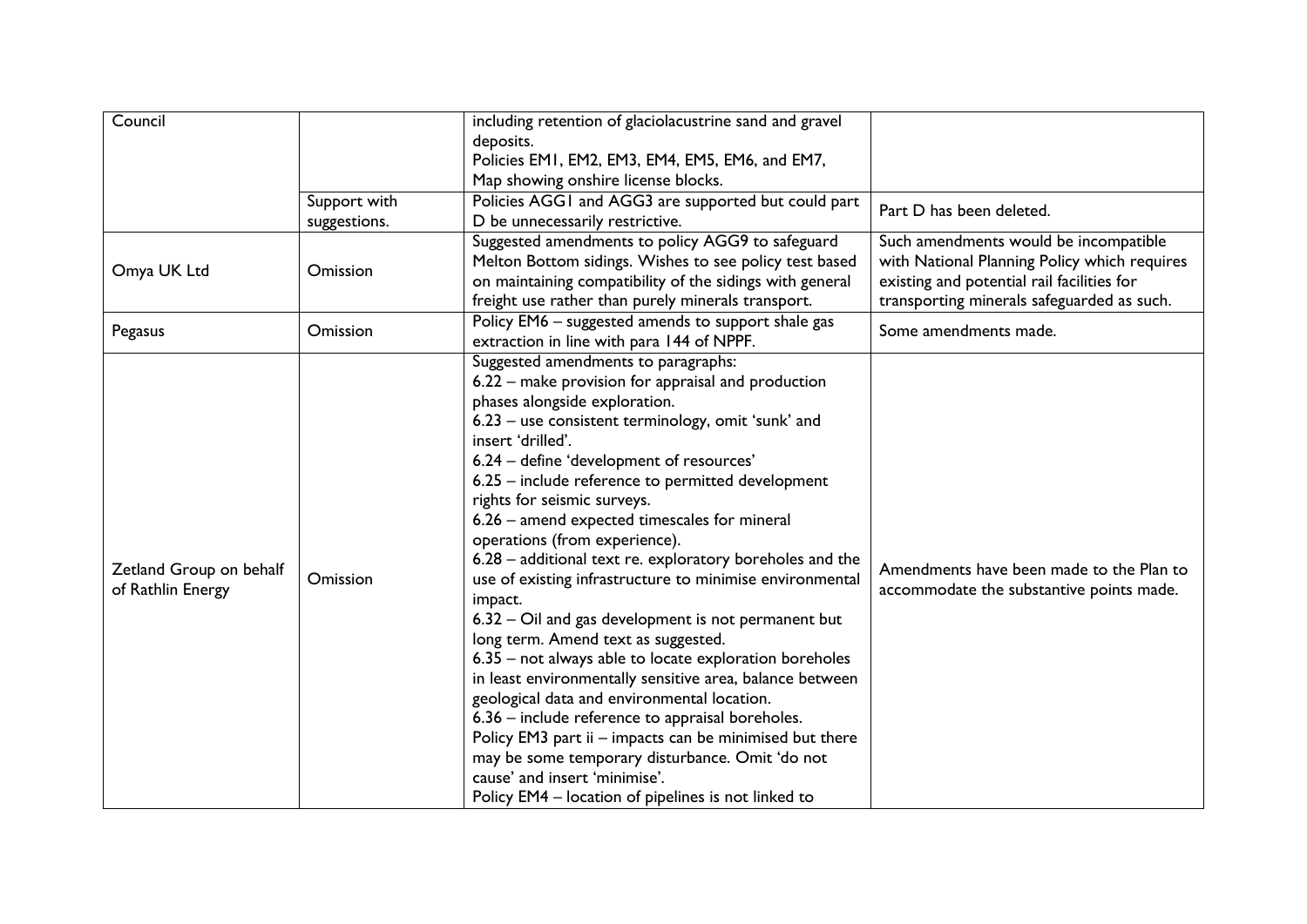|                                                   |                    | subsurface geology, amend appropriately. Omit 'do not    |                                                 |
|---------------------------------------------------|--------------------|----------------------------------------------------------|-------------------------------------------------|
|                                                   |                    | cause' and insert 'minimise'. Flaring not referenced in  |                                                 |
|                                                   |                    | policies EM2 and EM3, consistency required throughout    |                                                 |
|                                                   |                    | policies.                                                |                                                 |
|                                                   | Omission           | Check distance of nearest Ryedale silica sand quarry to  | Acknowledged. Policy refers to public rights    |
| <b>Ryedale District Council</b>                   |                    | boundary of East Riding. Include long distance footpaths | of way.                                         |
|                                                   |                    | in policy DM5.                                           |                                                 |
|                                                   |                    | Land south east of Leven by-pass (proportion of SG11)    | This site has been allocated as a Preferred     |
| Yarrows                                           |                    | should be retained as a Preferred Area as known          | Area for Sand and Gravel Extraction in the      |
|                                                   |                    | resources exist there.                                   | Plan.                                           |
|                                                   |                    |                                                          |                                                 |
|                                                   |                    | Various minor amendments relating to the oil and gas     |                                                 |
| Zetland                                           | Omission           | background text and policies.                            | Some amendments made and up to date             |
|                                                   |                    |                                                          | license blocks shown on a map.                  |
|                                                   |                    | Show up to date oil and license blocks.                  |                                                 |
|                                                   |                    | Town and Parish Councils/Community Groups                |                                                 |
|                                                   |                    | Fracking - suggested policy amendments against           | The Joint Minerals Local Plan can only          |
|                                                   |                    | hydraulic fracturing. Require further clarification.     | include consideration of planning concerns.     |
|                                                   |                    |                                                          | This means focusing on whether a                |
|                                                   |                    | The plan's approach is incompatible with legal           | development itself is an acceptable use of the  |
|                                                   |                    | requirements relating to Climate Change.                 | land, and the impacts of those uses, rather     |
| • Burton Agnes Parish                             |                    |                                                          | than any control processes,                     |
| Council                                           | Objection/omission | Plan needs to clarify that it is unknown whether the     |                                                 |
| • Frack Free Bridlington<br>• Frack Free East     |                    | Plan area's geology is suitable for fracking.            | The specific legal duty in relation to climate  |
|                                                   |                    |                                                          | change for Local Plans is in Section 19(1A) of  |
| Yorkshire                                         |                    | Concern over whether pollution controls will work        | the Planning and Compulsory Purchase Act        |
| • Kilham Parish council                           |                    | effectively.                                             | 2004. This requires inclusion in Local Plans of |
| · Middleton on the<br><b>Wolds Parish Council</b> |                    |                                                          | "policies designed to secure that the           |
|                                                   |                    | The Plan should be in line with the Full East Riding of  | development and use of land in the local        |
|                                                   |                    | Yorkshire Council motion of 22/6/16, which takes a       | planning authority's area contribute to the     |
|                                                   |                    | precautionary approach to Fracking proposals.            | mitigation of, and adaptation to, climate       |
|                                                   |                    |                                                          | change". The overall Development Plan for       |
|                                                   |                    | A full and thorough review on the impact on the          | both Hull City and East Riding areas meets      |
|                                                   |                    | Councils obligations under the Localism Act (2011) and   | this duty, when read as a whole. This           |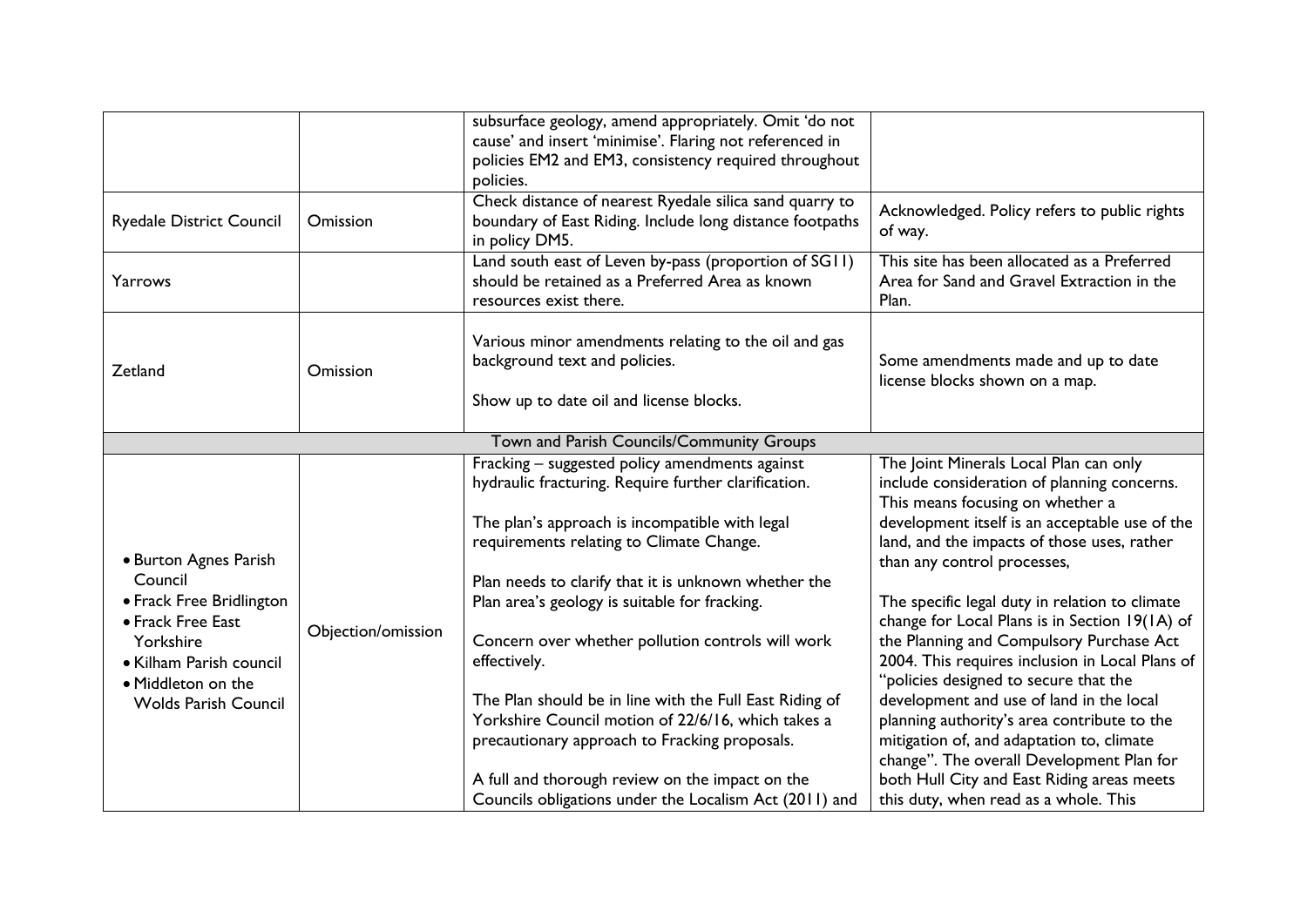| the Infrastructure Act (2015) should be undertaken as<br>this influences the adoption of the JMLP.       | includes considerations of Policies within the<br>Hull and East Riding Local Plans, as well as |
|----------------------------------------------------------------------------------------------------------|------------------------------------------------------------------------------------------------|
|                                                                                                          | the Joint Minerals Local Plan.                                                                 |
| The Plan has not considered coal gasification.                                                           |                                                                                                |
|                                                                                                          | National planning guidance is clear that                                                       |
| Specifically policy criteria needed to prohibit the re-<br>injection of waste (or 'produced') fluid from | planning authorities should assume that non-<br>planning regulatory regimes will operate       |
| unconventional hydrocarbon operations back under the                                                     | effectively.                                                                                   |
| ground.                                                                                                  | The Environment Agency Permitting regime                                                       |
|                                                                                                          | ensures that any shale gas operations are                                                      |
| Plan should presume that fossil fuel development would                                                   | conducted in a way that protects people and                                                    |
| not be supported unless more stringent criteria are<br>met.                                              | the environment. This covers; protecting<br>water resources, appropriate treatment and         |
|                                                                                                          | disposal of mining waste produced during the                                                   |
| Who judges whether impacts from fossil fuel                                                              | borehole drilling and hydraulic fracturing                                                     |
| developments would be unacceptable?                                                                      | process, suitable treatment and management                                                     |
| Cumulative impacts of several fossil fuel developments                                                   | of any naturally occurring radioactive<br>materials (NORM), and disposal of waste              |
| need to be considered if approved.                                                                       | gases through flaring.                                                                         |
|                                                                                                          |                                                                                                |
| Should not assume that pollution control regimes will<br>work effectively.                               | The Oil and Gas Authority has responsibility<br>for assessing risk of and monitoring seismic   |
|                                                                                                          | activity, as well as granting consent to flaring                                               |
| Various other clarifications and minor amendments to                                                     | or venting                                                                                     |
| supporting text.                                                                                         |                                                                                                |
|                                                                                                          | The Health and Safety Executive (HSE)<br>inspects the well design, its construction and        |
|                                                                                                          | upkeep to ensure that measures are in place                                                    |
|                                                                                                          | to manage risks effectively throughout its life                                                |
|                                                                                                          | cycle.                                                                                         |
|                                                                                                          | The Plan is in line with the East Riding                                                       |
|                                                                                                          | motion as Policy EM6 lists a number of tests                                                   |
|                                                                                                          | that Fracking proposals would need to satisfy                                                  |
|                                                                                                          | before being approved, focussing on pollution                                                  |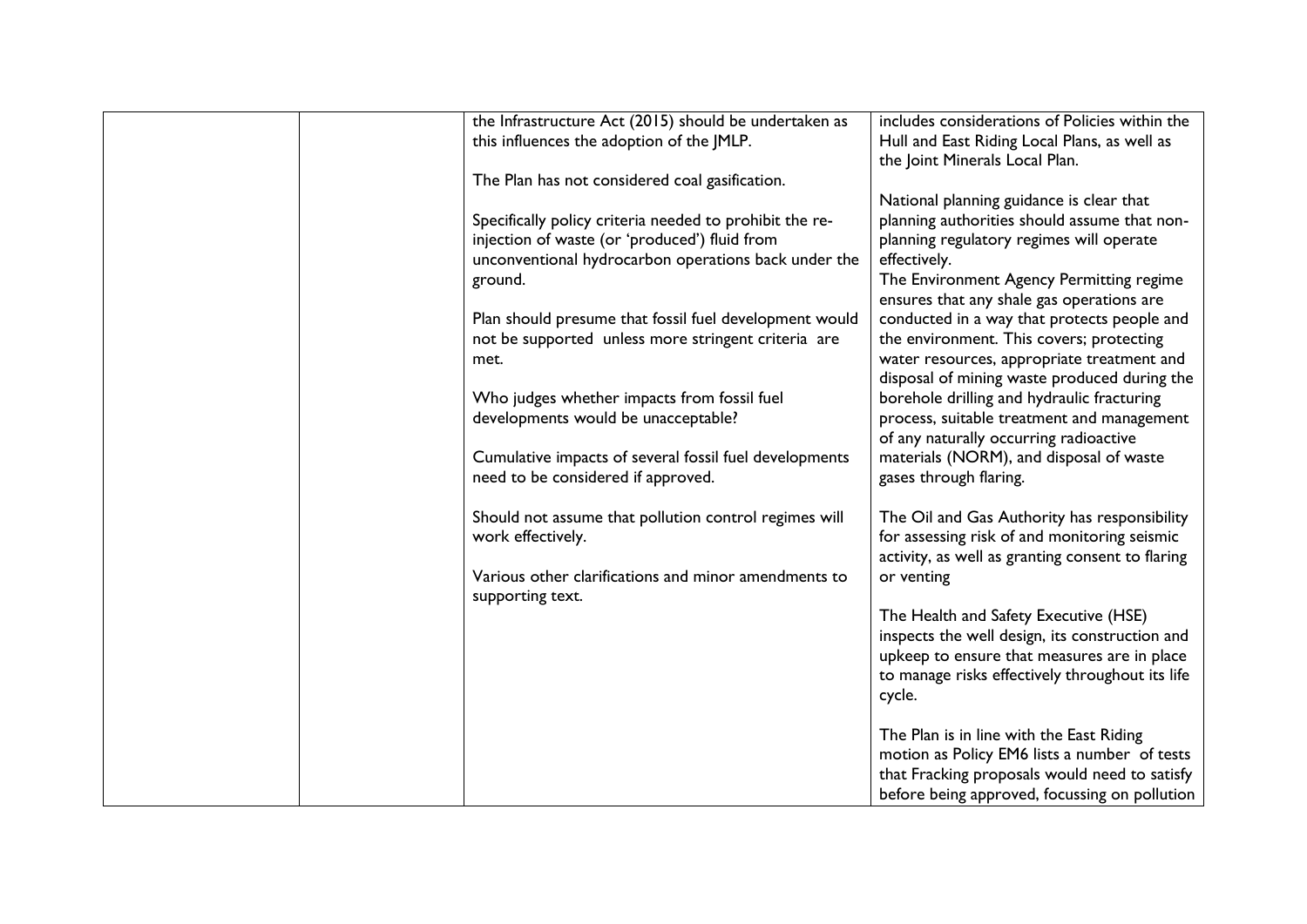|                                    |           |                                                                                                                                           | of the water environment issues.                                                                                                                                                                                                                                       |
|------------------------------------|-----------|-------------------------------------------------------------------------------------------------------------------------------------------|------------------------------------------------------------------------------------------------------------------------------------------------------------------------------------------------------------------------------------------------------------------------|
|                                    |           |                                                                                                                                           | The UK Government has announced it is not<br>supportive of Coal Gasification techniques<br>being used to create gas.                                                                                                                                                   |
|                                    |           |                                                                                                                                           | A policy criteria already exists that requires<br>that arrangements can be made for the<br>management or disposal of any returned<br>water from Fracking developments.                                                                                                 |
|                                    |           |                                                                                                                                           | Criteria added to Policy EM6 (Extraction of<br>Shale Gas) to avoid unacceptable adverse<br>impacts as a result of vibration and<br>induced seismicity.                                                                                                                 |
| <b>Bridlington Town</b><br>Council | Omission  | Fracking will impact on the visibility of the area. Take<br>into account the road haulage. No mention of fracking<br>in the introduction. | Noted. Policies in the Plan and East Riding<br>Local Plan seek to avoid unacceptable<br>impacts.                                                                                                                                                                       |
| Leven Parish Council               | Objection | SG3 Preferred Area - access to be taken from A1035<br>and not Carr Lane, Leven.                                                           | Allocation SG3 has now been deleted from<br>the plan, although it is still part of the wider<br>SGII Area of Search Allocation and access<br>details have been included within the site<br>brief for this accordingly.                                                 |
|                                    | Support   | SG3 reinstatement of land for nature conservation.                                                                                        | Nature conservation uses are specified as<br>part of the potential mix of restoration uses<br>for Area of Search SG11.                                                                                                                                                 |
| Rowley Parish Council              | Omission  | Include volume of scheduled extraction for each named<br>site to prevent sites expanding to meet Plan's criteria.                         | This is already established in the planning<br>permissions for the sites. If further expansion<br>of the sites is needed, planning permission<br>would need to be sought with associated<br>impacts assessed and mitigation provided to<br>lessen impacts accordingly. |
| <b>Walkington Parish</b>           | Omission  | Para 7.16 add "traffic routing".                                                                                                          | Amended                                                                                                                                                                                                                                                                |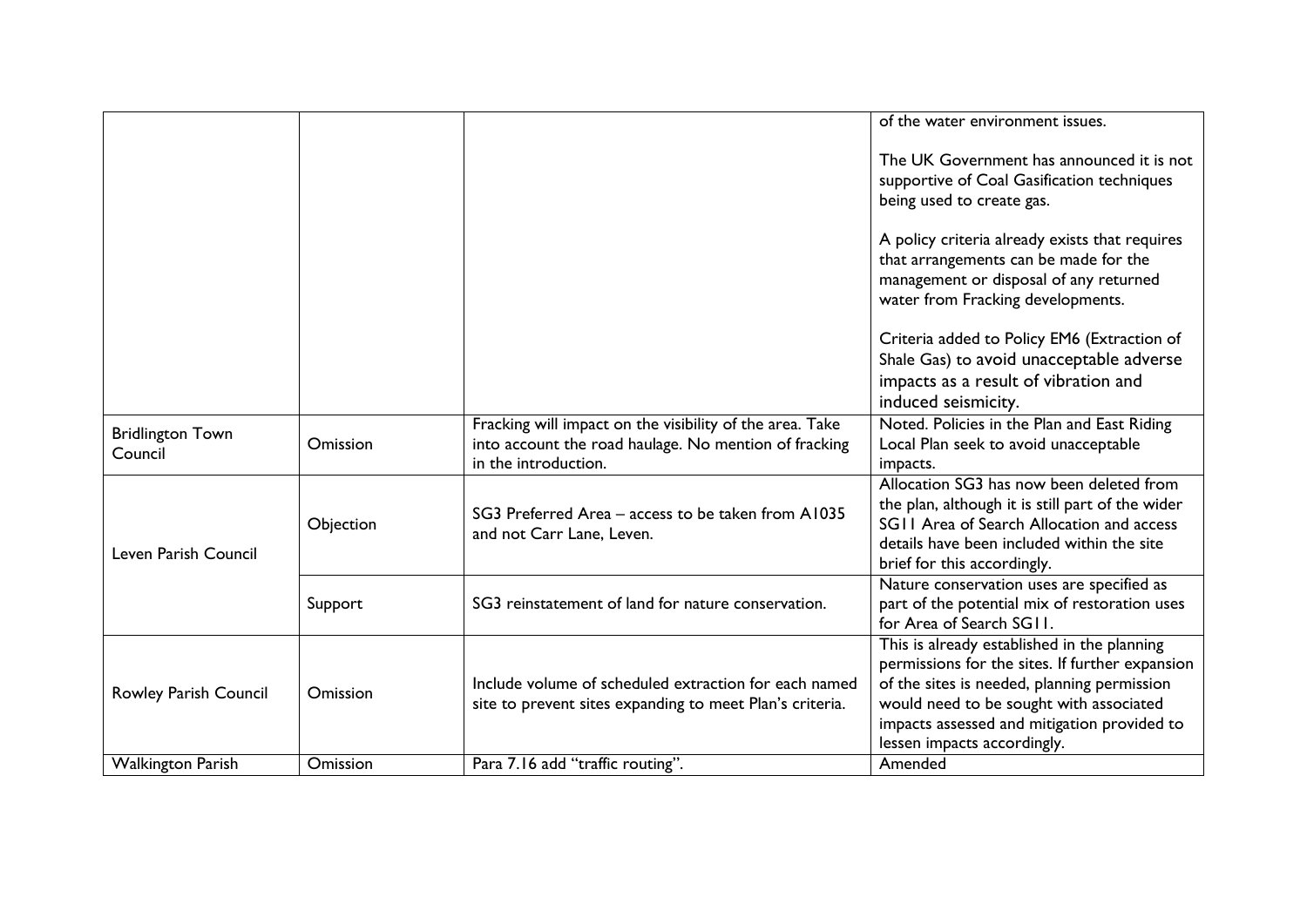| Council                                                                                                                                                                                                                                                                                                                                                                                                                                                                                                                                                                                                                 |                    | Policy DM11 developers should carry a responsibility<br>for highway works. Para 7.50/51 should be applied                                                                                                                                                                                                                                                                                                                                                                                                                                                                                                                                                                                                                                                                                                                                                                                                                                                                                                                                                                                                                                                                                                                                                                                                                                                                                                                                                                                                                                                      | Noted                                                                                                                                                                                                                                                                                                                                                                                                                                                                                                                                                                                                                                                                                                                                                                                                                                                                                                                                                                                                                                                                                                                                                                                                                                                                  |
|-------------------------------------------------------------------------------------------------------------------------------------------------------------------------------------------------------------------------------------------------------------------------------------------------------------------------------------------------------------------------------------------------------------------------------------------------------------------------------------------------------------------------------------------------------------------------------------------------------------------------|--------------------|----------------------------------------------------------------------------------------------------------------------------------------------------------------------------------------------------------------------------------------------------------------------------------------------------------------------------------------------------------------------------------------------------------------------------------------------------------------------------------------------------------------------------------------------------------------------------------------------------------------------------------------------------------------------------------------------------------------------------------------------------------------------------------------------------------------------------------------------------------------------------------------------------------------------------------------------------------------------------------------------------------------------------------------------------------------------------------------------------------------------------------------------------------------------------------------------------------------------------------------------------------------------------------------------------------------------------------------------------------------------------------------------------------------------------------------------------------------------------------------------------------------------------------------------------------------|------------------------------------------------------------------------------------------------------------------------------------------------------------------------------------------------------------------------------------------------------------------------------------------------------------------------------------------------------------------------------------------------------------------------------------------------------------------------------------------------------------------------------------------------------------------------------------------------------------------------------------------------------------------------------------------------------------------------------------------------------------------------------------------------------------------------------------------------------------------------------------------------------------------------------------------------------------------------------------------------------------------------------------------------------------------------------------------------------------------------------------------------------------------------------------------------------------------------------------------------------------------------|
|                                                                                                                                                                                                                                                                                                                                                                                                                                                                                                                                                                                                                         |                    | rigorously.                                                                                                                                                                                                                                                                                                                                                                                                                                                                                                                                                                                                                                                                                                                                                                                                                                                                                                                                                                                                                                                                                                                                                                                                                                                                                                                                                                                                                                                                                                                                                    |                                                                                                                                                                                                                                                                                                                                                                                                                                                                                                                                                                                                                                                                                                                                                                                                                                                                                                                                                                                                                                                                                                                                                                                                                                                                        |
|                                                                                                                                                                                                                                                                                                                                                                                                                                                                                                                                                                                                                         |                    | Individuals                                                                                                                                                                                                                                                                                                                                                                                                                                                                                                                                                                                                                                                                                                                                                                                                                                                                                                                                                                                                                                                                                                                                                                                                                                                                                                                                                                                                                                                                                                                                                    |                                                                                                                                                                                                                                                                                                                                                                                                                                                                                                                                                                                                                                                                                                                                                                                                                                                                                                                                                                                                                                                                                                                                                                                                                                                                        |
| · Alison Tindale,<br>• Brian and Glenys<br>Sanders,<br>• Christina Sharaz,<br>•   A Shields,<br>· Louise Castro,<br>· Malcolm Hara,<br>· Mavourneen Burrows,<br>· David Burrows,<br>· Michael Brookes,<br>• Mike Moss,<br>· Alan Crofts,<br>• Andrew Boothfroyd,<br>• Anne J Brookes,<br>· Clive Hinchliffe,<br>· lan and Sue Jolliffe,<br>• Lynne Garland-Collins<br>· Michael Farman,<br>· Nam Prakash Kaur,<br>· Neil Cooper,<br>· Neil Parker,<br>· Pamela Crofts,<br>· Patricia Rennison<br>· Paul Tranmer,<br>• Sally and Chris Brealey,<br>. William and Margaret<br>Coultard,<br>• Pat Smith,<br>· Jane Humphry | Objection/omission | Widespread concern about the potential harm of<br>hydraulic fracturing (fracking) on the health of East<br>Riding residents and the natural environment. Resident<br>objected to both conventional and unconventional fossil<br>fuel extraction in the East Riding and suggested amends<br>to the policy and supporting text. Reoccurring themes<br>are highlighted below:<br>Use of fossil fuels will exacerbate climate<br>change. Council has a duty to consider climate<br>change, see NPPF para 94 "Local planning<br>authorities should adopt proactive strategies to<br>mitigate and adapt to climate change*, taking full<br>account of flood risk, coastal change and water<br>supply and demand considerations." (*footnote<br>- in line with the objectives and provisions of<br>the Climate Change Act 2008)<br>Potential pollution of ground water sources<br>(drinking water), including noise, dust, odour<br>and emissions pollution having a detrimental<br>effect on human health and the environment.<br>Potential trigger for seismic activity<br>Suggested use of precautionary approach -<br>"When an activity raises threats of harm to<br>human health or the environment,<br>precautionary measures should be taken even if<br>some cause and effect relationships are not fully<br>established scientifically. In this context the<br>proponent of an activity, rather than the public,<br>should bear the burden of proof. The process<br>of applying the precautionary principle must be<br>open, informed and democratic and must | The Joint Minerals Local Plan can only<br>include consideration of planning concerns.<br>This means focusing on whether a<br>development itself is an acceptable use of the<br>land, and the impacts of those uses, rather<br>than any control processes,<br>The only specific legal duty in relation to<br>climate change for Local Plans is in Section<br>19(1A) of the Planning and Compulsory<br>Purchase Act 2004. This requires inclusion in<br>Local Plans of "policies designed to secure<br>that the development and use of land in the<br>local planning authority's area contribute to<br>the mitigation of, and adaptation to, climate<br>change". The overall Development Plan for<br>both Hull City and East Riding areas meets<br>this duty, when read as a whole. This<br>includes considerations of Policies within the<br>Hull and East Riding Local Plans, as well as<br>the Joint Minerals Local Plan.<br>National planning guidance is clear that<br>planning authorities should assume that non-<br>planning regulatory regimes will operate<br>effectively.<br>The Environment Agency Permitting regime<br>ensures that any shale gas operations are<br>conducted in a way that protects people and<br>the environment. This covers; protecting |